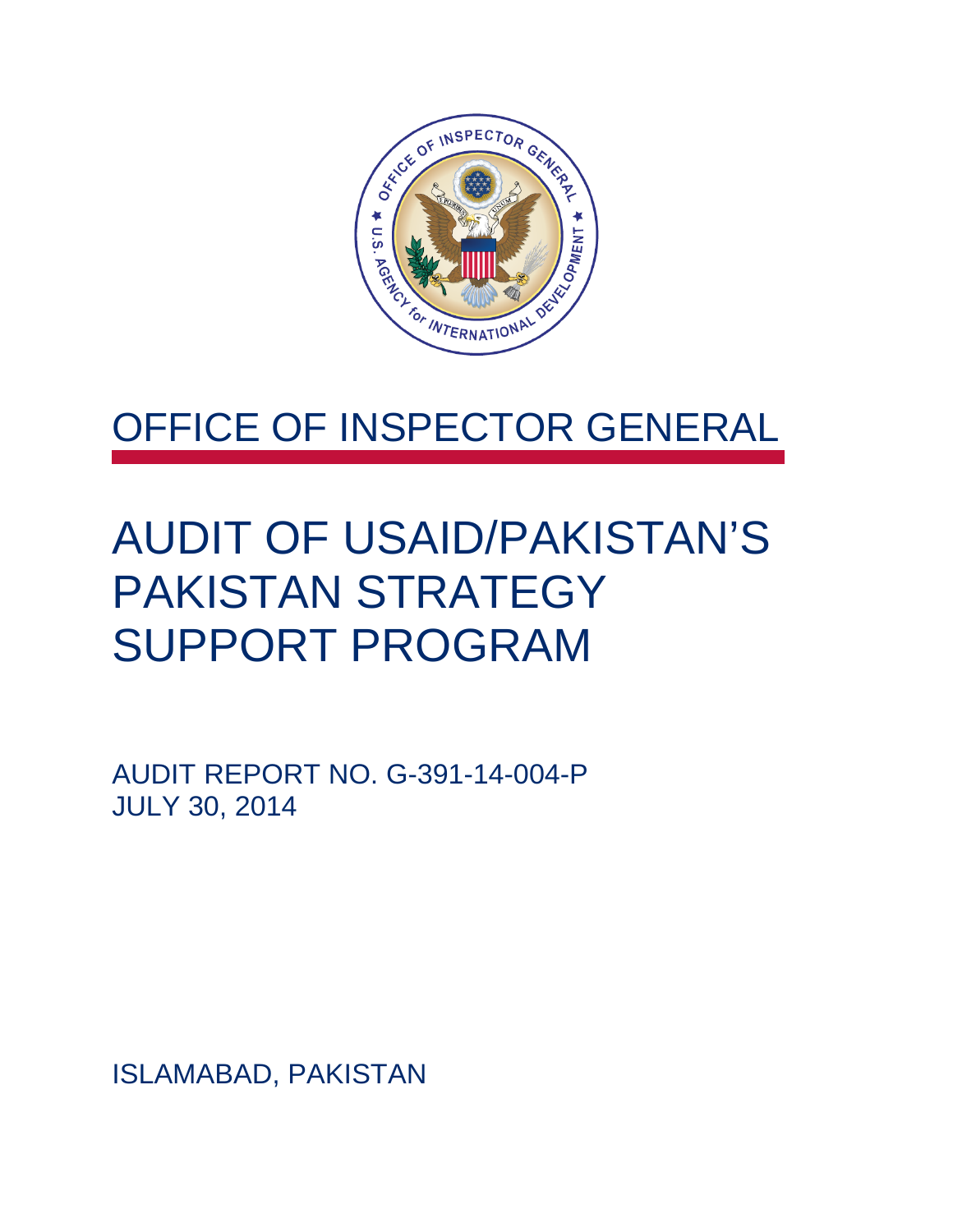

#### *Office of Inspector General*

July 30, 2014

#### **MEMORANDUM**

- **TO:** USAID/Pakistan Mission Director, Gregory C. Gottlieb
- **FROM:** Office of Inspector General/Pakistan Director, William Murphy /s/
- **SUBJECT:** Audit of USAID/Pakistan's Pakistan Strategy Support Program (Report No. G-391-14-004-P)

This memorandum transmits our final report on the subject audit. In finalizing the audit report, we considered your comments on the draft and included them in their entirety, excluding attachments, in Appendix II.

The audit report contains three recommendations to assist in improving various aspects of the program. Information you provided in response to the draft report indicates that you made management decisions on the three recommendations. Please provide evidence of final action on them to the Audit Performance and Compliance Division.

Thank you for the cooperation and assistance extended to us during this audit.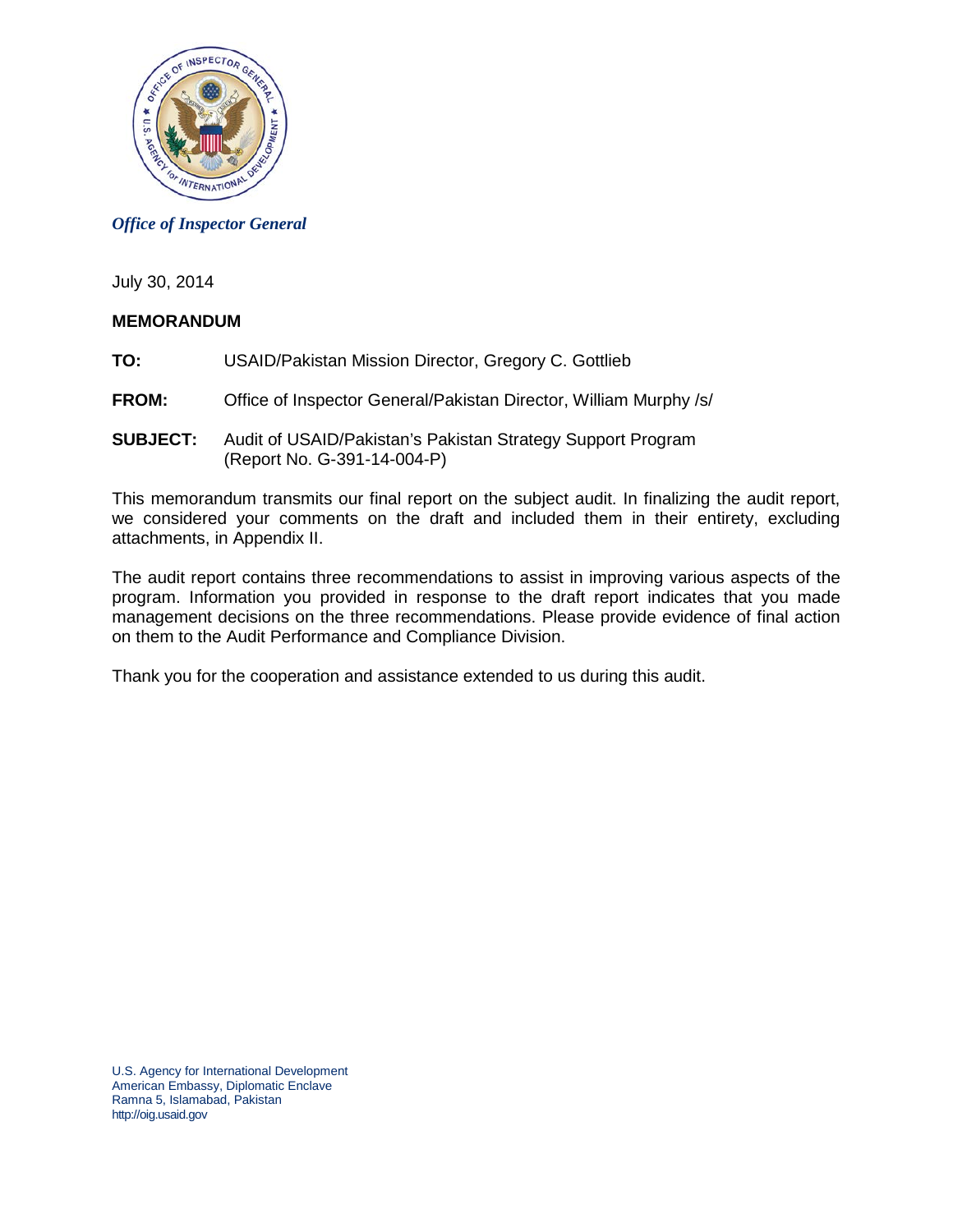# **CONTENTS**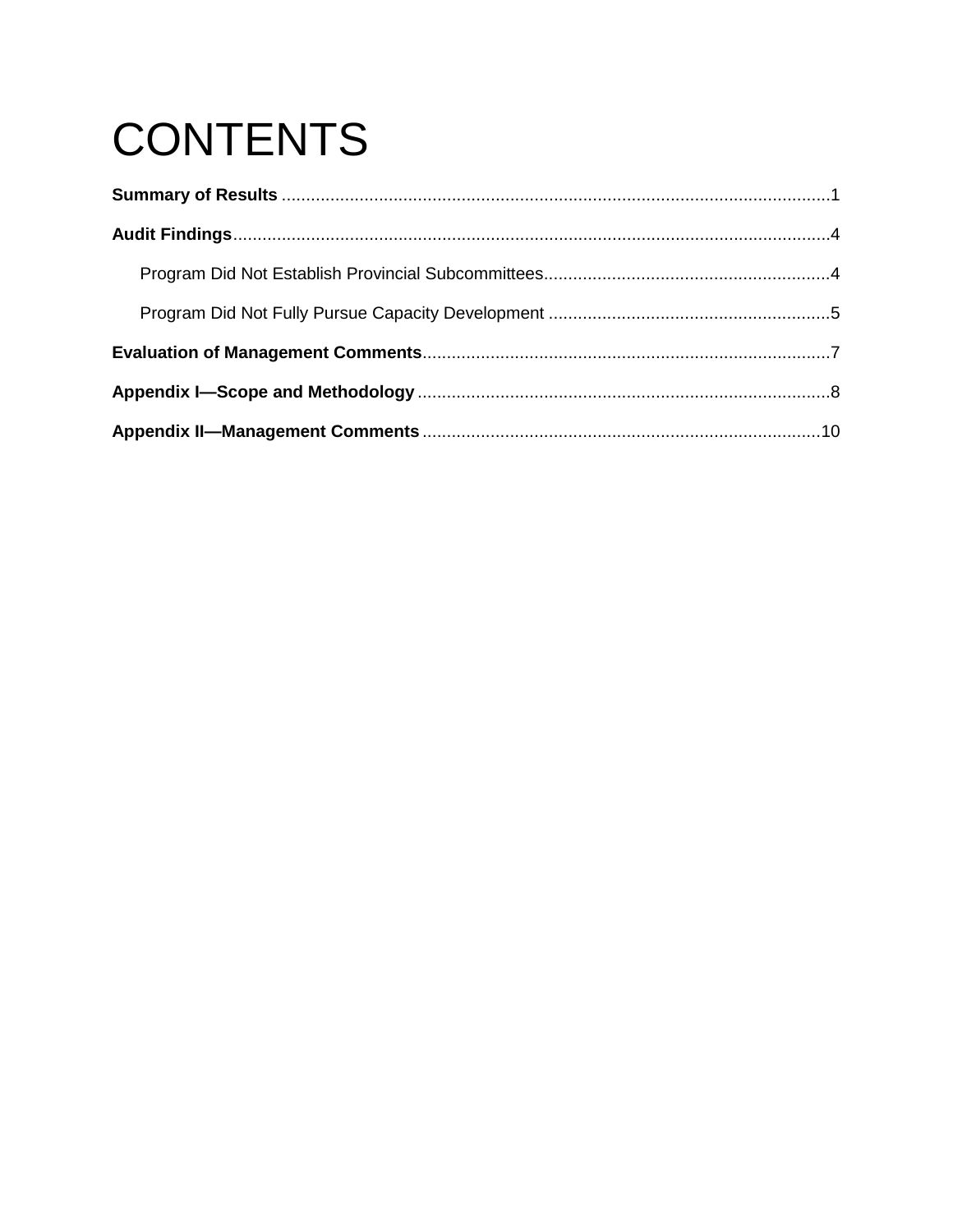## <span id="page-3-0"></span>SUMMARY OF RESULTS

USAID/Pakistan sees agriculture as critical to job creation and the growth of the Pakistani economy. According to the mission's April 2011 planning documents, agriculture production accounts for 21 percent of gross domestic product, employs 44 percent of the labor force, and generates 70 percent of the country's foreign exchange earnings. Further, approximately 80 percent of Pakistan's poor (some 35 million people) live in rural areas. USAID therefore seeks to achieve significant reductions in rural poverty by prioritizing agriculture.

The U.S.-based International Food Policy Research Institute (IFPRI), a public international organization and a member of the Consultative Group on International Agricultural Research (CGIAR) Consortium,<sup>[1](#page-3-1)</sup> performs research on agricultural policies, institutions, and markets. It promotes propoor<sup>[2](#page-3-2)</sup> agricultural growth.

In June 2010 the deputy chairman of the Pakistan Planning Commission asked the U.S. Government to enlist IFPRI's help in developing a program for agriculture policy research, capacity building, and outreach and dissemination. The deputy chairman said he would establish and serve as the chairperson for a small National Advisory Committee (NAC) that would set the research agenda and approve program activities.

Acting on this request, USAID/Pakistan awarded IFPRI a 4-year, \$22.7 million cooperative agreement on June 30, 2011, to implement the Pakistan Strategy Support Program. It was designed to build local capacity, better inform policy decisions, and promote science and innovation in agriculture. As of June 30, 2014, USAID/Pakistan had obligated \$16.2 million and disbursed \$12.4 million for the program.

The program has four research focus areas:

- 1. Agricultural production
- 2. Water management and irrigation
- 3. Macroeconomics, markets and trade
- 4. Poverty reduction and social safety nets

The core goal of the program, as stated in the agreement, is "to contribute to pro-poor economic growth and enhanced food security through strengthened capacity for designing and implementing evidence-based policy reforms." The award listed three activities for achieving the program goal: (1) enhancing the skills of Pakistani researchers to generate policy analysis, (2) making policy makers more critical, active consumers of policy research, and (3) bringing together policy makers, researchers, representatives of civil society, and private sector stakeholders to discuss and set strategic priorities at all levels of government.

USAID's Office of Inspector General (OIG) in Pakistan conducted this audit to determine whether the program was achieving its main goal. The audit found that the program was making

<span id="page-3-1"></span><sup>&</sup>lt;sup>1</sup> The CGIAR Consortium's members are 15 international agricultural research centers, all of which appear on USAID's list of public international organizations. According to USAID's Automated Directives System Chapter 308, USAID can make an award to a public international organization to advance a common development objective.  $\overline{\phantom{a}}$ 

<span id="page-3-2"></span> $2$  In international development, "propoor" means activities and policies that benefit the poor.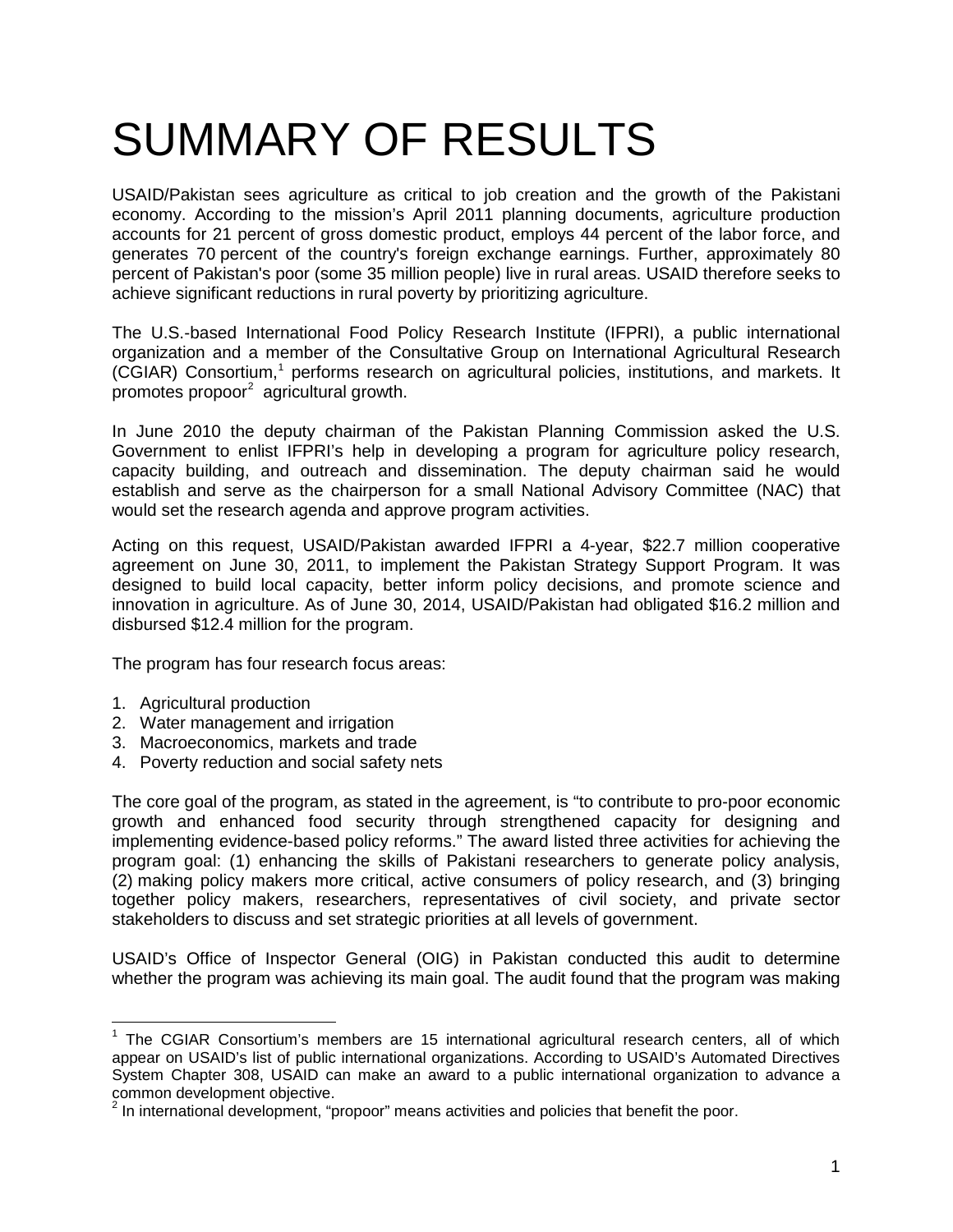progress. It had built research capacity and brought together government and researchers, as the following examples illustrate:

- Through two competitive rounds of applications, the implementer awarded 37 research grants to Pakistani researchers, worth \$808,091. Grant recipients reported that the mentoring they received from international experts improved their research skills. A third and final round of grant applications was in process as of April 2014.
- A Planning Commission official, with program training and assistance, drafted a report on electricity subsidies and presented it to the Government of Pakistan. Subsequently, the government included his recommendation for realigning subsidies in its energy policy.
- As of September 2013, 33 studies that IFPRI commissioned or led had received funding of approximately \$3.3 million. The implementer was starting to summarize the results into policy briefs, which IFPRI staff believed would assist the government in formulating policy. Staff anticipated disseminating from three to five policy briefs per quarter, starting in the second quarter of fiscal year 2014.
- The program provided technical training in policy development and analysis to 106 individuals—government researchers, academics, and representatives of nongovernmental organizations (NGOs).
- The implementer led, assisted, or participated in 32 workshops, conferences, and seminars that brought together government, academic, and NGO participants for discussions and presentations of policy research.
- According to one stakeholder, the program trained university students to collect survey information, a skill that several translated into private industry jobs.
- The program has grown more responsive to government needs over time. The implementer estimated that about 50 percent of the program activities were in partnership with the Government of Pakistan as of March 2014. Stakeholders interviewed said the program addressed priority concerns of Pakistan.

The program achieved these successes despite facing challenges, the first being obtaining the quality of staff desired. It took 6 months before the implementer hired the chief of party, the person who manages the program. The absence of the chief of party resulted in a long delay in drafting the performance management plan and contributed to not fulfilling all its first-year work plan activities. The implementer still had not hired a deputy chief of party as of March 2014.

Another challenge was turnover resulting from the May 2013 change in government. Whereas the implementer had virtually unlimited access to the Planning Commission deputy chairman who initiated the program, the new Minister of Planning, Development and Reforms, who replaced the deputy chairman, is a more senior official and has less time available for the program. The new Minister of Planning, Development and Reforms attended his first NAC meeting on October 21, 2013, but the work plan review scheduled for that date was postponed until the next NAC meeting; as of April 2014, the meeting had not occurred.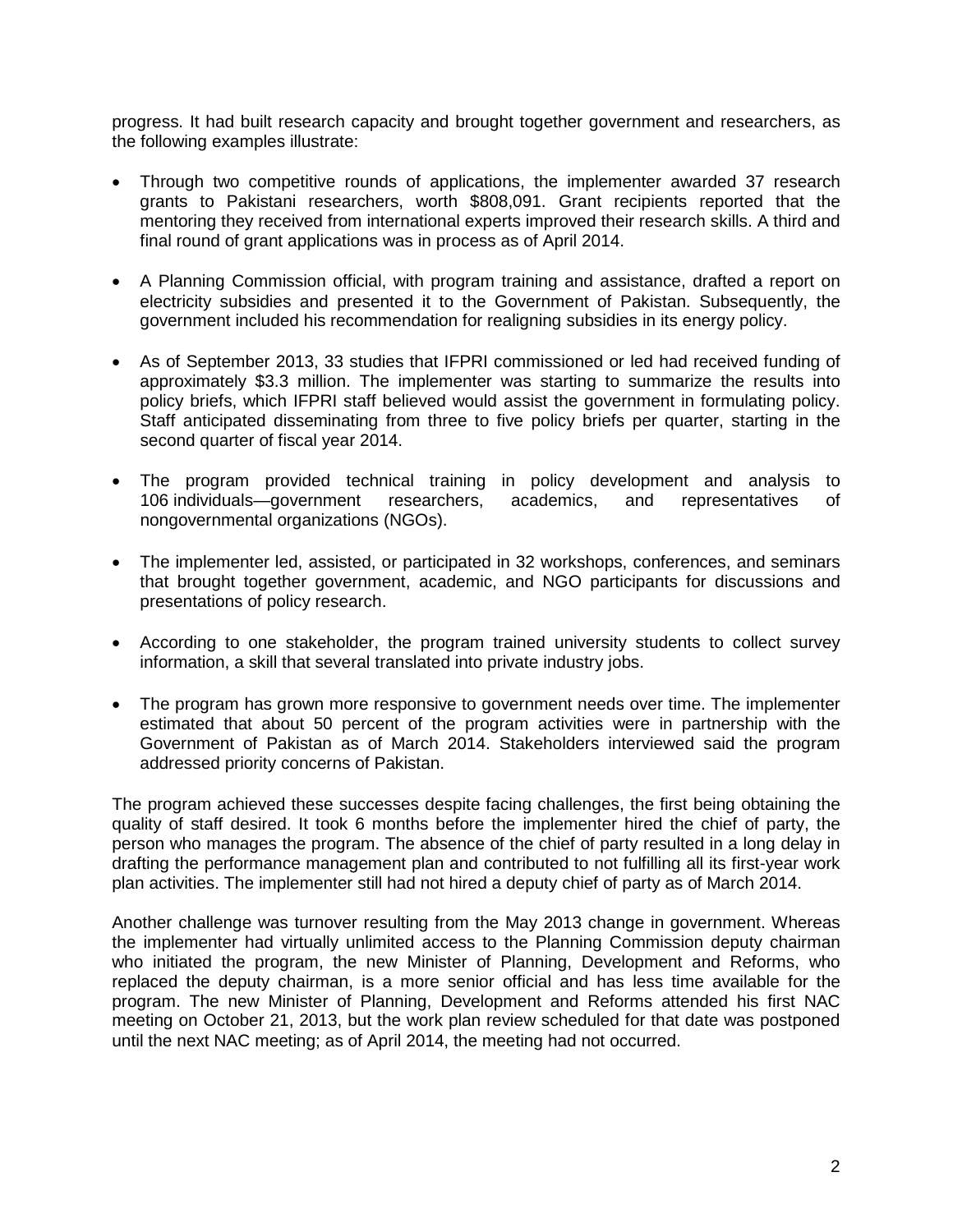A third challenge was security. The implementer reported having to reschedule events because of security concerns. Rescheduling doubled the time for arranging them and increased the costs of rebooking venues and air tickets.

Although the program was making progress, the audit found implementation weaknesses that could interfere with accomplishing key provincial government capacity development and program sustainability:

- The program did not establish provincial government subcommittees (page [4\)](#page-6-0). The cooperative agreement specifically identified provincial governments' agriculture and irrigation departments as key partners because the national government had, by constitutional amendment in April 2010, delegated control of these key functions to provinces. The award stated that a provincial representative to NAC would chair four provincial subcommittees. Lack of support from the NAC chairperson, a lack of leadership by the implementer, and turnover among government officials hampered forming subcommittees.
- The program did not fully pursue capacity development (page [5\)](#page-7-0). Because the deputy chairman of the Pakistan Planning Commission insisted that capacity-building efforts take place in-country through research grants, IFPRI dropped international studies and did not replace them with activities that could provide a similar level of capacity development.

Therefore, we recommend that USAID/Pakistan take the following actions:

- 1. Work with IFPRI to implement a plan for establishing provincial subcommittees comprising policy makers and representatives of research institutions, civil society organizations, and the private sector (page 5).
- 2. Work with IFPRI to obtain a list of research organizations that would be interested in offering program training (page [6\)](#page-8-0).
- 3. Work with IFPRI to train instructors and provide course outlines for training that research organizations can begin offering (page [6\)](#page-8-1).

Detailed findings follow. The audit's scope and methodology appear in Appendix I. Management comments appear in Appendix II, and our evaluation of these comments is on page 7.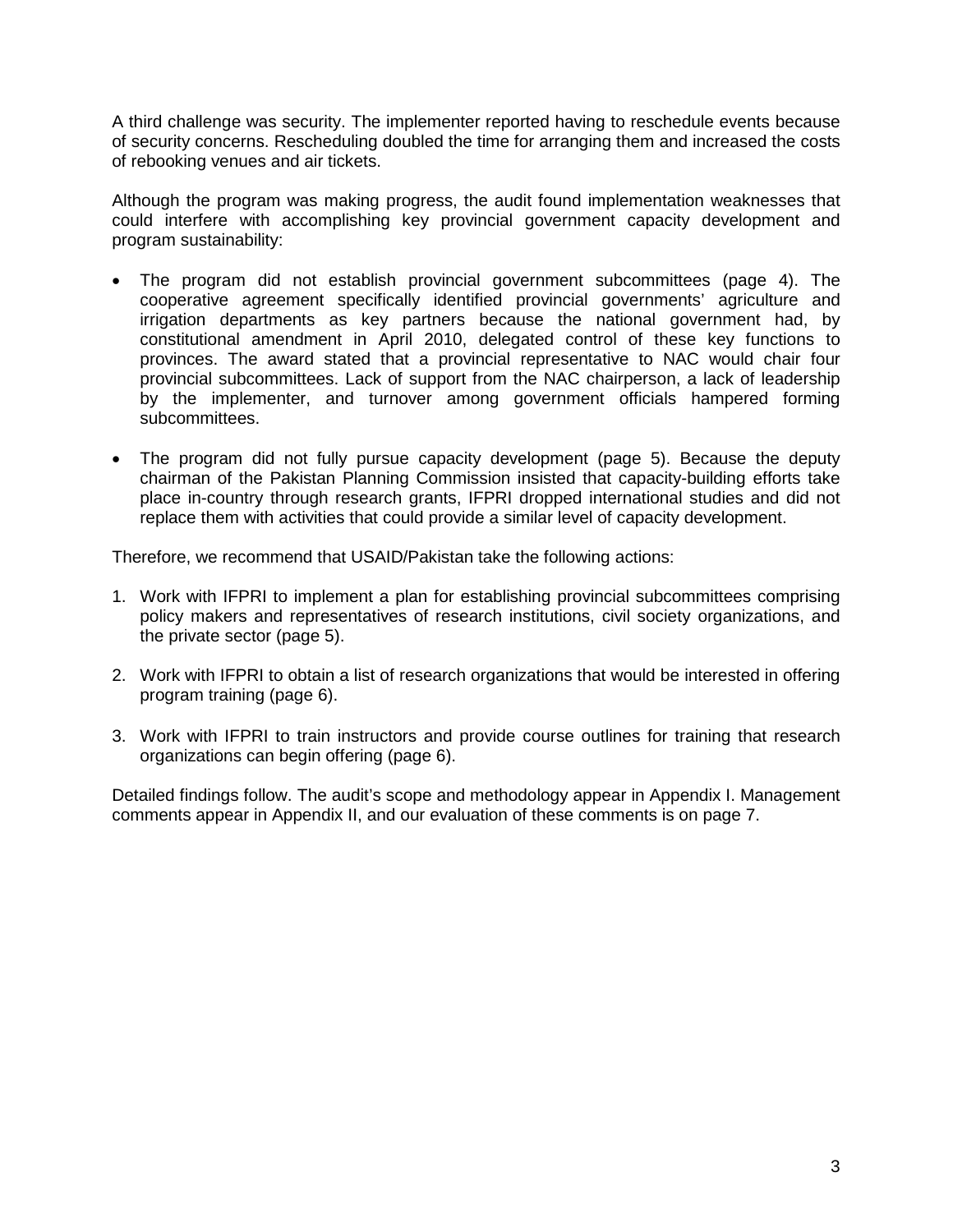# AUDIT FINDINGS

### <span id="page-6-0"></span>**Program Did Not Establish Provincial Subcommittees**

In April 2010, Pakistan passed the  $18<sup>th</sup>$  amendment to the constitution, which decentralized government. It delegated authority for 17 government ministries, including the Ministry of Agriculture, to the four provinces—Balochistan, Khyber Pakhtunkhwa, Punjab, and Sindh. Because of decentralization, the award listed provincial government departments of agriculture and irrigation as key partners. To ensure engagement with provincial policy makers, research institutions, civil society organizations, and the private sector, the award required four provincial subcommittees to be established, chaired by a provincial representative to the NAC.

The NAC, which meets two to three times per year, sets the research agenda. Committee members, led by the deputy chairman of the Planning Commission, discuss and agree on research topics. As of March 2014, five NAC meetings had taken place.

No provincial representative attended NAC meetings because the subcommittees were never formed. An IFPRI official said that in order to keep the NAC small, the committee discouraged provincial membership. Further, the provinces seemed adequately represented at two NAC meetings in the spring of 2013.

At the first of these meetings, a former Khyber Pakhtunkhwa government official, now an NGO representative, was present. The second meeting included the same individual plus a senator from Balochistan. However, it was not clear that they were official spokespersons for their provincial governments. In addition, no one from the agriculturally important provinces of Sindh and Punjab attended.

USAID gave three reasons why the provincial subcommittees were not formed:

- The NAC chairperson did not support forming subcommittees. Members considered including a provincial representative, but not necessarily a provincial government official.
- The implementer had difficulty hiring a competent chief of party, and the lack of leadership until January 2013 hindered IFPRI from taking on the task of the provincial subcommittees.
- The NAC has met just once with the new chair after the May 2013 change in government. The new chair has a higher government profile than his predecessor, with less time to devote to the program. The NAC meeting in November 2013 did not address the entire agenda, and USAID/Pakistan did not bring up provincial subcommittees.

Despite these challenges, an IFPRI official believed the program would soon address the problem, saying: "We are moving into a phase that has more outreach and collaborative work that targets the provinces." The official also suggested that committees be formed to cover issues—water resources, provincial impacts of trade with India, and market regulations, for example—rather than jurisdictions.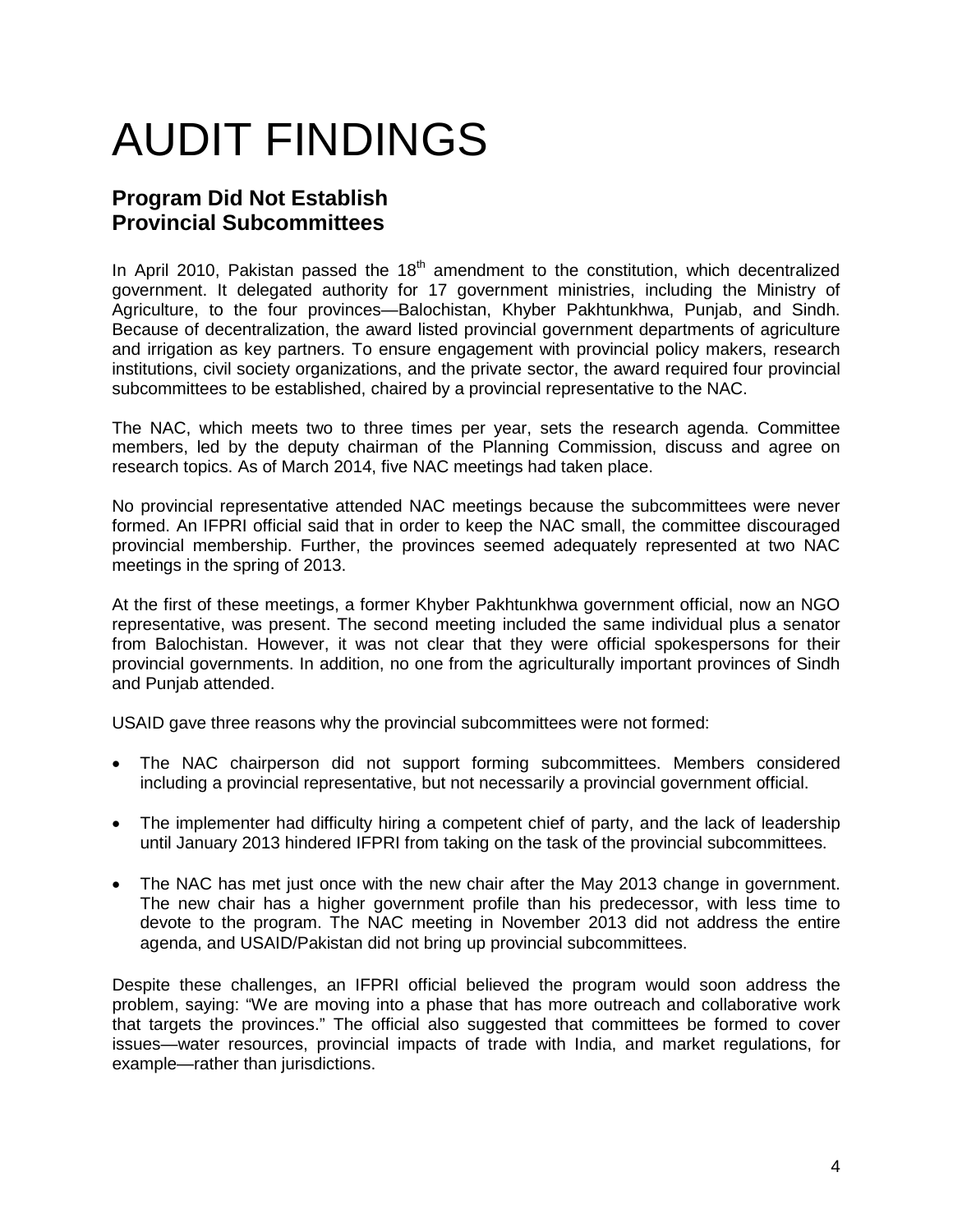In making the award, USAID/Pakistan recognized the importance of provincial participation. The program was designed to build government officials' capacity to absorb and demand policy research. The formation of provincial committees was in itself a capacity-building exercise, one that would also provide feedback from provinces on what they saw as their key policy gaps. Because each province holds policy-making authority, it is critical to have provincial government input and participation in the program. Had the four provincial councils been formed, greater strides toward the third desired outcome—to bring together policy makers, researchers, civil society representatives, and members of the private sector to discuss and set policy priorities could have been accomplished.

One year remains in the program. Because of the program's slow start, it will have a surplus of about \$4 million at its scheduled end in July 2015. USAID/Pakistan is considering a 1-year, nocost extension to the program Regardless of the remaining time, to increase demand for research relevant to provincial policy, we make the following recommendation.

*Recommendation 1. We recommend that USAID/Pakistan work with the International Food Policy Research Institute to implement a plan for establishing provincial subcommittees comprising policy makers and representatives of research institutions, civil society organizations, and the private sector.*

### <span id="page-7-0"></span>**Program Did Not Fully Pursue Capacity Development**

The award included sending 12 Pakistani graduate students to earn master's degrees and doctorates at international universities and sending 14 Pakistani analysts for 3-month training at international institutions. However, through a July 2013 modification, these activities were removed and replaced with competitive research grants.

The competitive grants provide funds for mostly Pakistani researchers to work on research projects related to key Government of Pakistan priorities. A panel of local and international experts rigorously screens potential grantees. The selected grantees present their proposals, midterm results, and final papers at three conferences attended by government officials and academics. During their research, grantees work with designated experts who serve as mentors. Although grants reach more people, they cannot provide the same level of capacity development as advanced degrees from international universities. The implementer's comments that the best grant-funded papers came from internationally educated researchers underscores this disparity.

The implementer's program budget and proposal included both competitive grants and international studies. According to USAID/Pakistan's action memorandum, the modification to replace the international studies with competitive grants was made because of the Planning Commission's insistence that capacity-building efforts take place primarily through domestic competitive research grants and because the program had already successfully completed two rounds of grants. In addition, the modification rectified the oversight of not including the competitive grant program in the award. However, the change left a gap in the program's contribution towards sustainable benefits after the program ends.

Auditors noted another avenue for capacity development. The implementer provided training in areas such as economic modeling, geographic information systems, and technical writing for more than 100 individuals whose work required these additional skills. Interviews with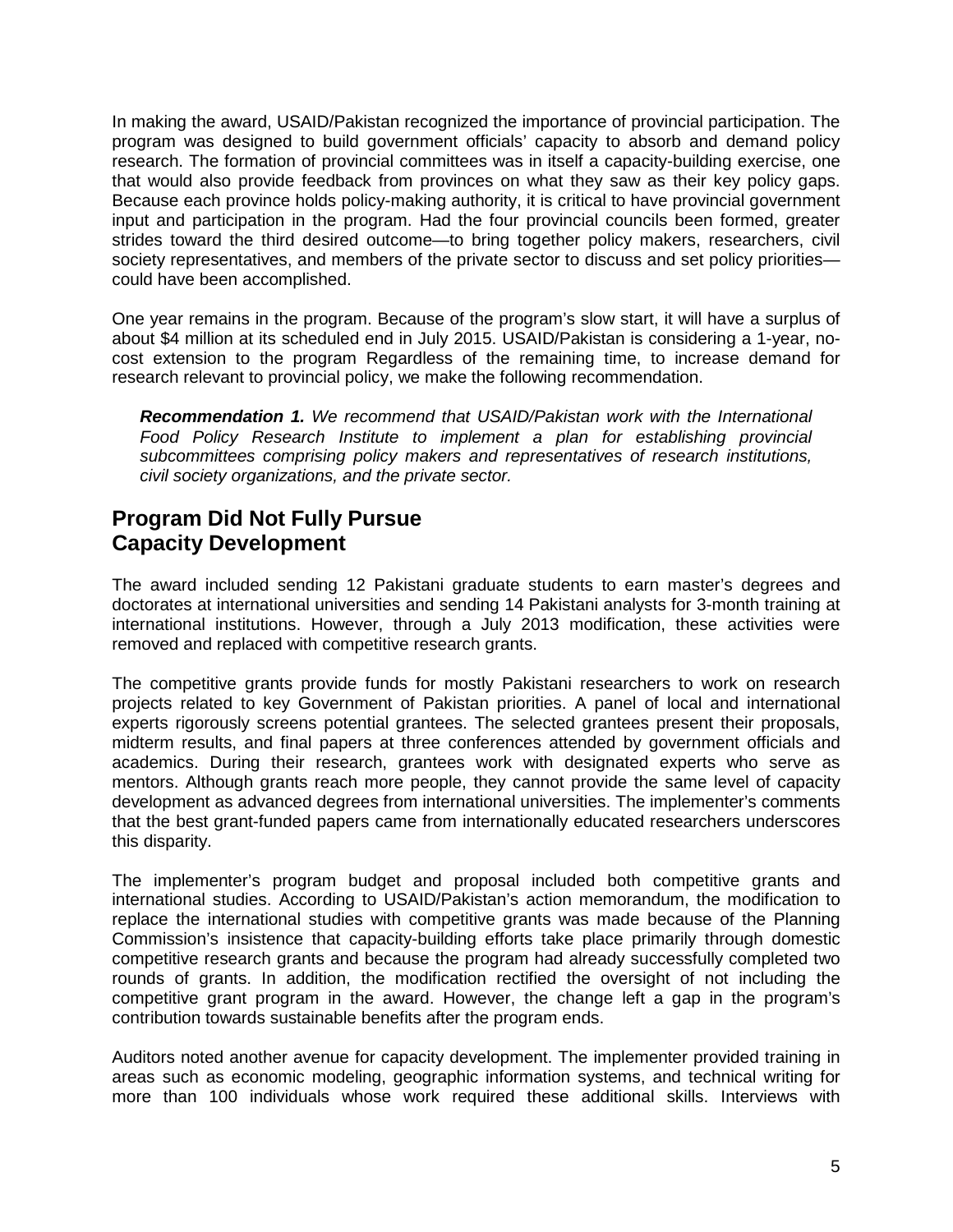stakeholders found that this training was well received. One government official said Planning Commission members had even asked the implementer for help incorporating an economic modeling course into the commission's teaching curriculum.

The program offers little for sustained capacity development. The implementer and USAID are considering continuing the competitive grants after the program ends. However, doing so would require donor funding. To fill the capacity development gap left by removing the international studies, the implementer could help Pakistani research organizations begin offering the valuable research-oriented training, sustaining capacity development. To that end, we make the following recommendations.

<span id="page-8-0"></span>*Recommendation 2. We recommend that USAID/Pakistan work with the International Food Policy Research Institute to obtain a list of research organizations that would be interested in offering program training.*

<span id="page-8-1"></span>*Recommendation 3. We recommend that USAID/Pakistan work with the International Food Policy Research Institute to train instructors and provide course outlines for training that research organizations can begin offering, and document its actions.*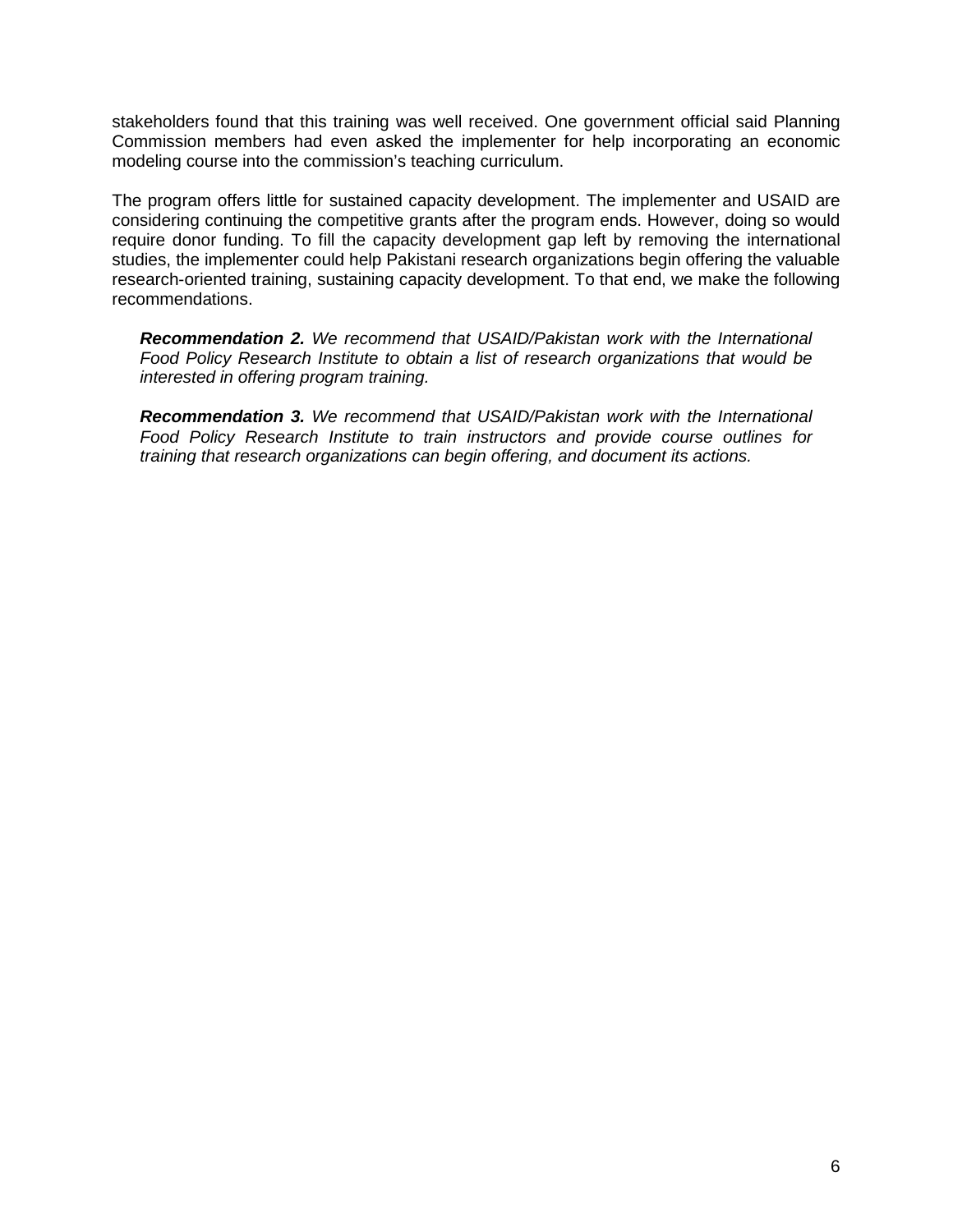### <span id="page-9-0"></span>EVALUATION OF MANAGEMENT **COMMENTS**

USAID/Pakistan agreed with the three recommendations in the draft report. According to its written response to the draft report, the mission has reached management decisions on all three. Our evaluation of management comments follows.

**Recommendation 1.** USAID/Pakistan agreed with the intent of the recommendation but decided on an alternate course of action. Instead of establishing provincial subcommittees, the mission will see that the program includes the alternate chief secretaries from all four provinces in NAC meetings. According to the mission, this is a more integrated approach and has the additional advantage of bringing various federal and provincial level parties together to share information and exchange views. The mission indicated that the NAC will meet three more times during the remainder of the project, and the first of these sessions will take place no later than September 30, 2014. We acknowledge the mission's management decision.

**Recommendation 2.** USAID/Pakistan decided to obtain a list of research organizations that would be interested in offering program training. It will establish a list of the appropriate institutions by December 31, 2014. We acknowledge the mission's management decision.

**Recommendation 3.** USAID/Pakistan decided to train instructors and provide course outlines for training that research organizations can begin offering. The mission set December 31, 2014, as the target date for final action. We acknowledge the mission's management decision.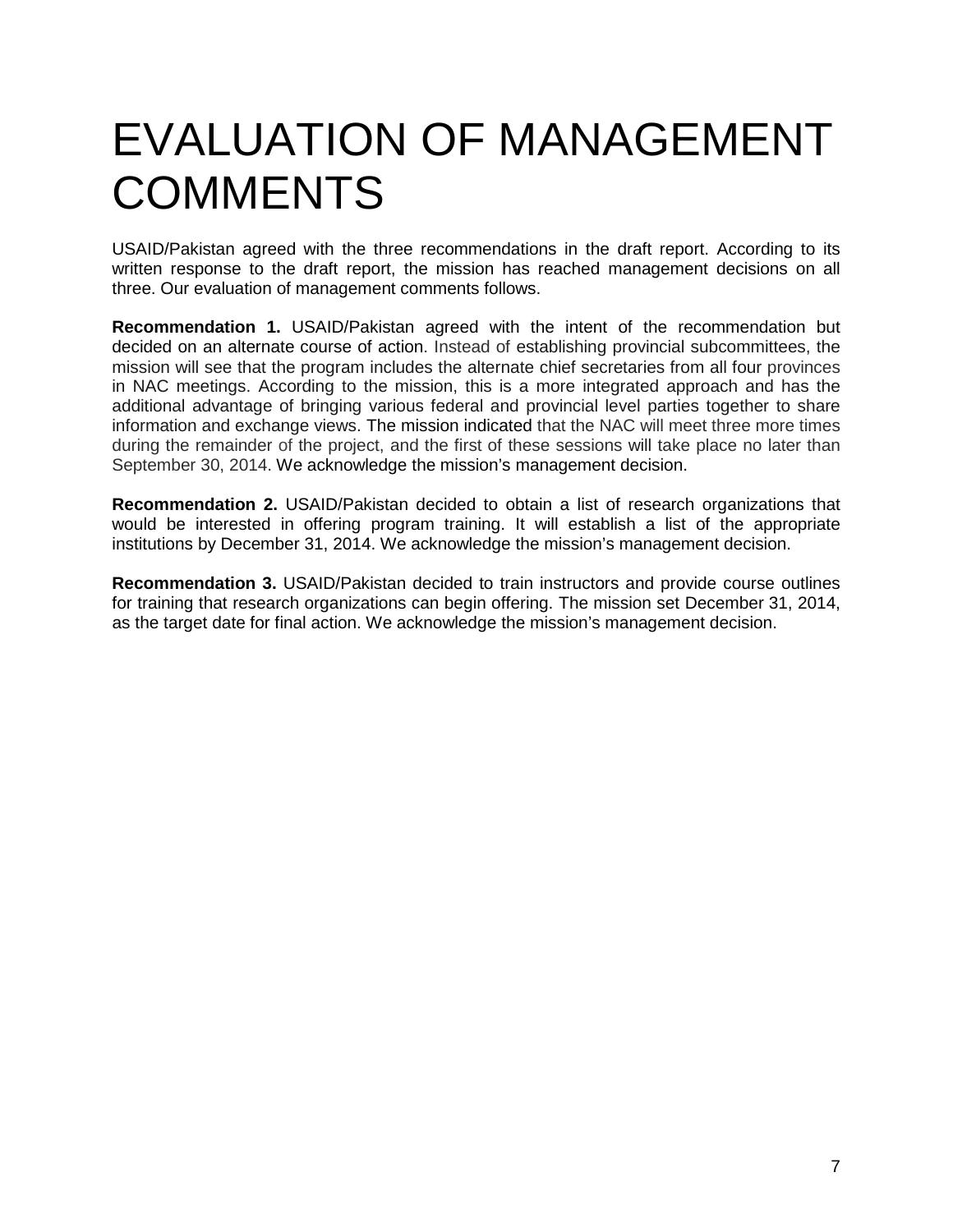## <span id="page-10-0"></span>SCOPE AND METHODOLOGY

### **Scope**

We conducted this audit in accordance with generally accepted government auditing standards. Those standards require that we plan and perform the audit to obtain sufficient, appropriate evidence to provide a reasonable basis for our findings and conclusions in accordance with the audit objective. We believe that the evidence obtained provides that reasonable basis.

The purpose of this audit was to determine whether USAID/Pakistan's Pakistan Strategy Support Program was achieving its main goal: "to contribute to pro-poor economic growth and enhanced food security through strengthened capacity for designing and implementing evidence-based policy reforms."

The mission awarded International Food Policy Research Institute (a public international organization) a 4-year, \$22.7 million cooperative agreement on June 30, 2011, to implement the Pakistan Strategy Support Program. As of June 30, 2014, cumulative obligations for the program totaled \$16.2 million, and disbursements totaled \$12.4 million.

Auditors conducted fieldwork from February 19 through April 8, 2014, in Islamabad.

In planning and performing the audit, we identified and assessed the significant controls used by USAID/Pakistan to oversee and manage the program. This included reviewing project documents such as cooperative agreements and related modifications, the implementer's proposal, one major subcontract, project implementation work plans, monitoring and evaluation plans, implementing partners' progress reports, mission responses to program-related congressional inquiries, program meeting notes, mission portfolio reviews, the mission's program pipeline analysis reports, and agreement officer files. We also reviewed USAID/Pakistan's Federal Managers' Financial Integrity Act report for fiscal year 2012 to identify internal control and other issues that might be relevant to the audit. In addition, we reviewed USAID policies and procedures pertaining to awards to public international organizations.

### **Methodology**

To answer the audit objective, the audit team reviewed program documents maintained at USAID/Pakistan and the offices of implementing partners. Documents included cooperative agreements, award modifications and supporting documentation, program work plans, progress reports, audit reports for the implementer and its subcontractor, and other information regarding control systems. We interviewed USAID/Pakistan officials, program stakeholders and beneficiaries (including government officials and academics), the implementer's chief of party, and various implementer and subcontractor staff.

The audit team compared reported results on indicators with supporting data maintained in Islamabad by the implementing partner on a limited basis to verify that they were consistent. USAID/Pakistan does not report any program indicator results to Washington. However, the mission plans to conduct data quality reviews of four of the program indicators that appear in the mission's results framework. Our sample for indicator review included three of the four. In addition, auditors selected 11 beneficiaries/stakeholders for interview from a list of 24 provided by the implementer. Our selection was intended to include different perspectives: those of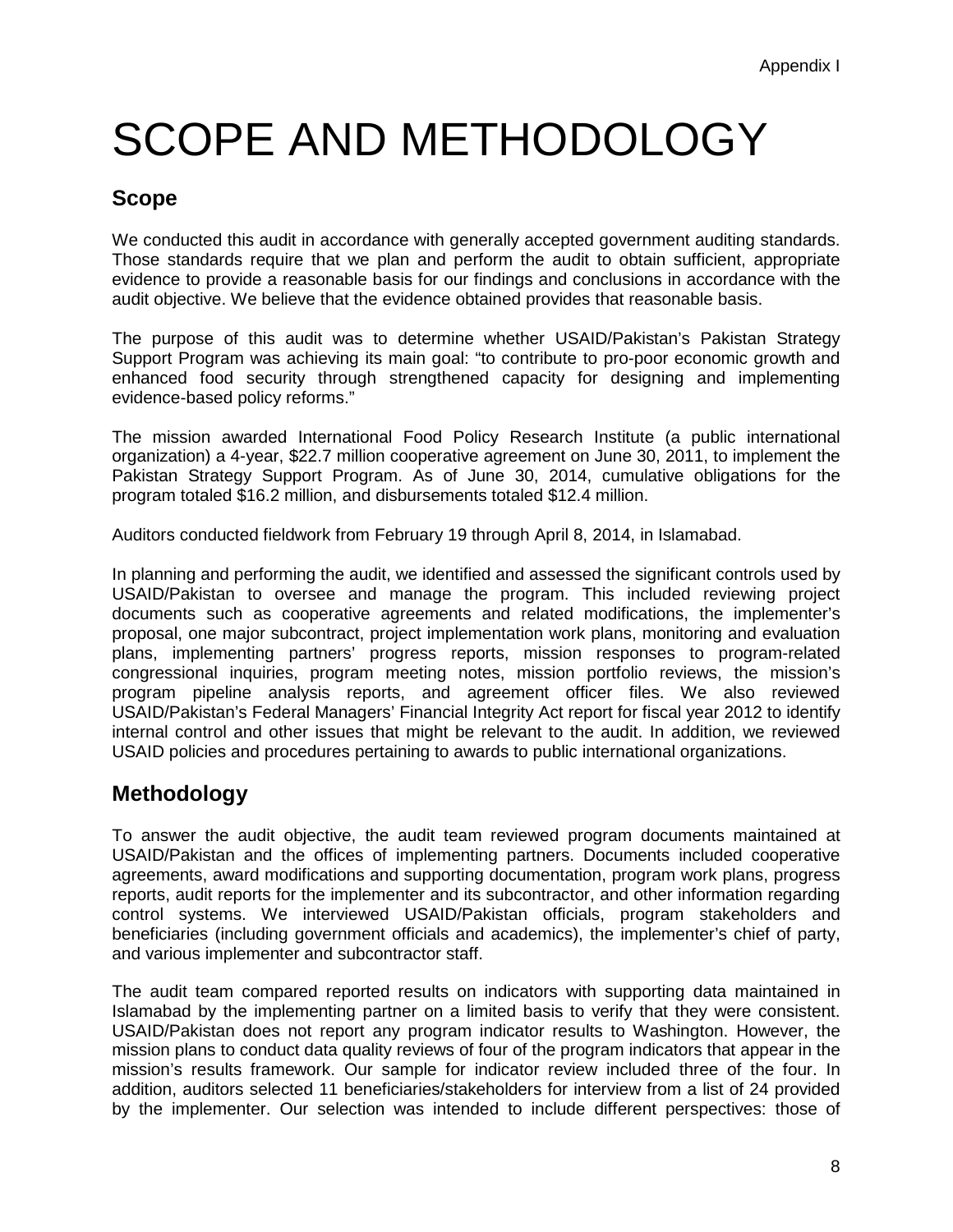government officials, grant recipients, academics, and civil society organization representatives. The audit team used information from the interviews, documentation reviews, and analyses of program information to determine whether USAID's assistance helped build capacity for producing and using policy research.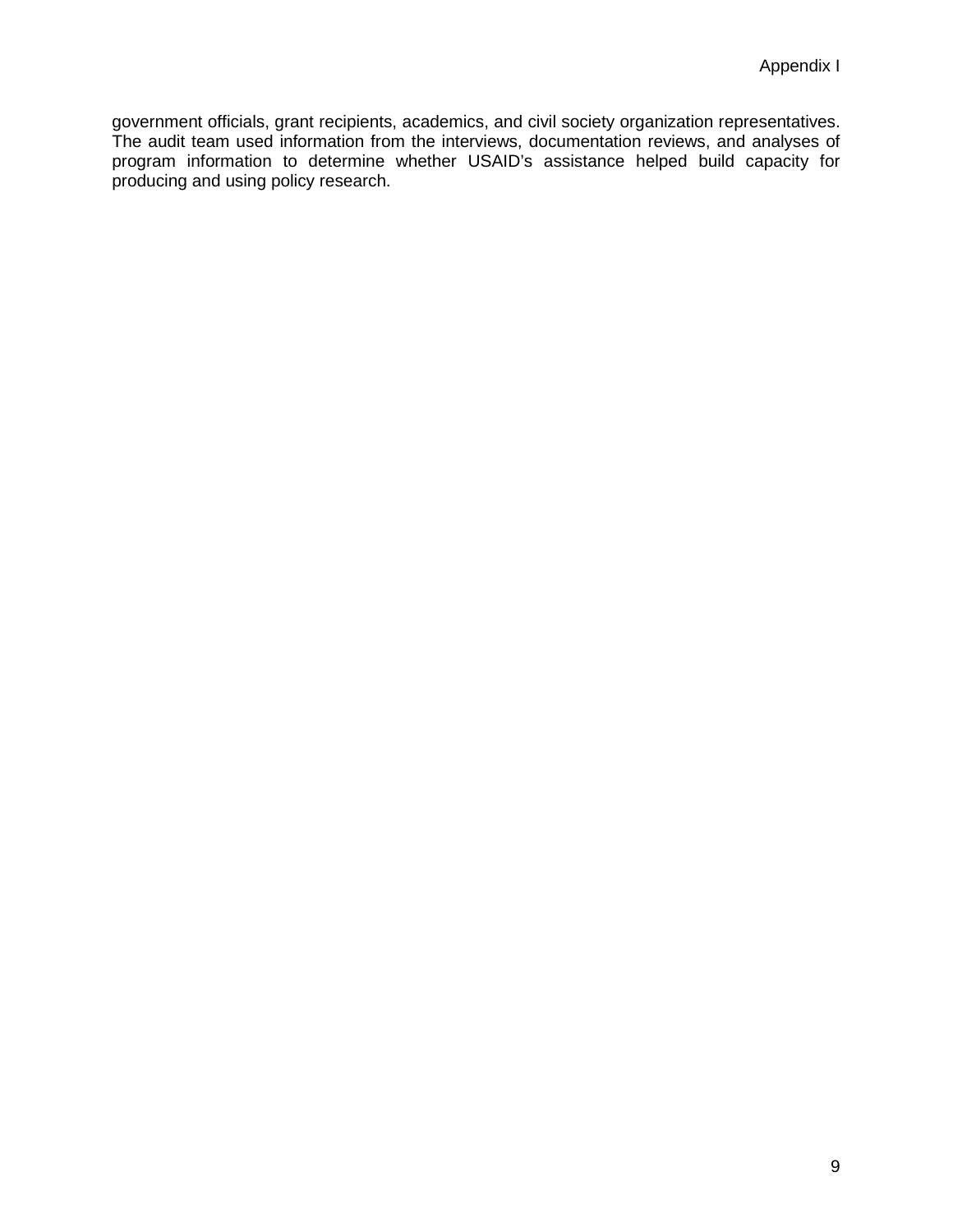# MANAGEMENT COMMENTS



### **MEMORANDUM**

| Date           | July 15, 2014                                                                                                       |
|----------------|---------------------------------------------------------------------------------------------------------------------|
| Τo             | <b>William Murphy-Director/OIG Pakistan</b>                                                                         |
| From           | Nancy Estes-Acting Mission Director USAID/Pakistan /s/                                                              |
| <b>Subject</b> | Management Decision on the Performance Audit of USAID/Pakistan's Pakistan<br><b>Strategy Support Program (PSSP)</b> |
| Reference      | Revised Final Audit Report No. G-391-14-xxx-P dated June 18, 2014                                                   |

In response to the referenced draft audit report, please find below Mission management comments on the recommendations included therein.

**Recommendation No. 1 We recommend that USAID/Pakistan work with the International Food Policy Research Institute to implement a plan for establishing provincial subcommittees comprising policy makers and representatives of research institutions, civil society organizations, and the private sector.**

#### **Management Comments**

The Mission agrees with the intent of the recommendation and acknowledges that the International Food Policy Research Institute (IFPRI) did not implement this provision in the Cooperative Agreement. The provincial sub-committees (PSC) were not realized for the following reasons:

Under the original National Advisory Committee (NAC) Chair, Former Deputy Chairman of the Planning Commission viewed having someone influential from the provinces – but not necessarily a current Government of Pakistan (GoP) official from each province – as sufficient for ensuring provincial representation. Without the support of the Planning Commission, the PSC idea was simply a non-starter. The NAC Chair replacement, the Minister of Planning, Development and Reforms, also does not see the need for PSC.

On the other hand, the current Minister has agreed to appoint the Alternative Chief Secretaries (ACS) of all four provinces to the NAC; the ACS visit Islamabad regularly for meetings of the Central Development Working Party, so including them in NAC meetings would not be difficult. USAID/Pakistan believes that the Minister's suggestion provides for a more expeditious way to fulfill the intent of the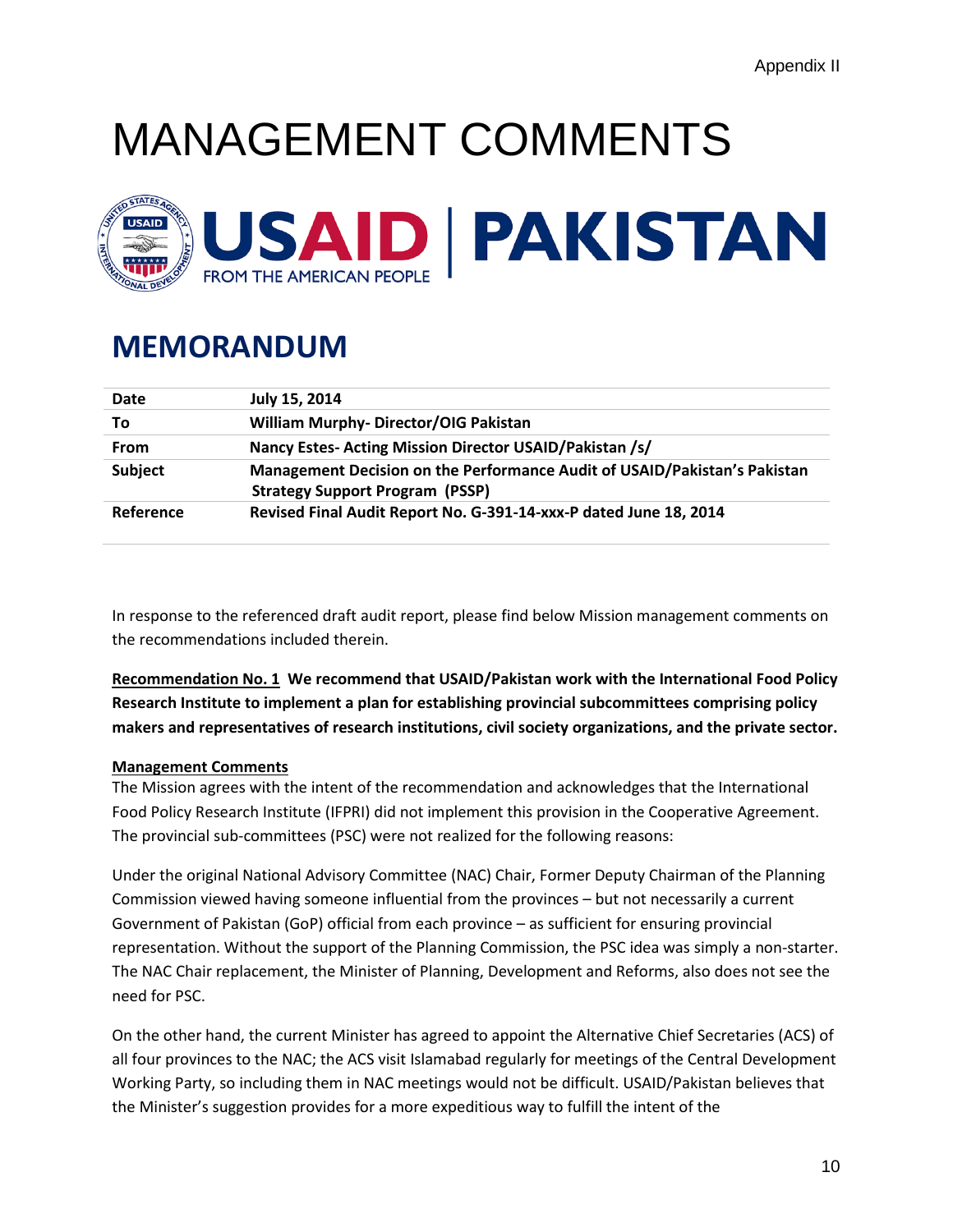recommendation, since the NAC is already constituted and meeting periodically. Moreover, this more integrated approach would have the additional advantage of getting the various federal and provincial level parties together to share information and exchange views.

USAID/Pakistan estimates that the NAC will meet three more times during the remainder of the project and the first of these sessions will take place not later than September 2014. However, establishing four separate PSC would take considerable time and effort, and likely result in these bodies meeting only once before the end of the project. An alternative to this would entail USAID amending the Cooperative Agreement to remove the requirement of PSC in their entirety. However, we believe that the intent of the recommendation has considerable merit, especially if pursued in the integrated manner described above.

Based on the above, the Mission requests OIG's acknowledgement that a management decision has been reached and requests closure of the recommendation upon issuance of the final audit report.

### **Recommendation No. 2 We recommend that USAID/Pakistan work with the International Food Policy Research Institute to obtain a list of research organizations that would be interested in offering program training.**

#### **Management Comments**

The Mission agrees with this recommendation. The first step to making PSSP's capacity-building efforts sustainable is to establish a list of the appropriate institutions. We expect to complete the required action by December 31, 2014.

Based on the above, the Mission requests OIG's acknowledgement that a management decision has been reached.

**Recommendation No. 3 We recommend that USAID/Pakistan work with the International Food Policy Research Institute to train instructors and provide course outlines for training that research organizations can begin offering, and document its actions.**

#### **Management Comments**

The Mission agrees with the recommendation. This recommendation represents the second step in the process of ensuring that PSSP's training efforts are sustained beyond the life of the activity. PSSP already has relevant course outlines available on such subjects as computable general equilibrium modeling, water modeling, and poverty mapping, having used these syllabi to train individuals representing a variety of local institutions. It would be an easy step to ensure that local instructors are qualified to teach the same material and to provide the relevant course outlines to the institutions enumerated on the list described under Recommendation No. 2 above. We expect to complete the related final action by December 31, 2014.

Based on the above, the Mission requests OIG's acknowledgement that a management decision has been reached.